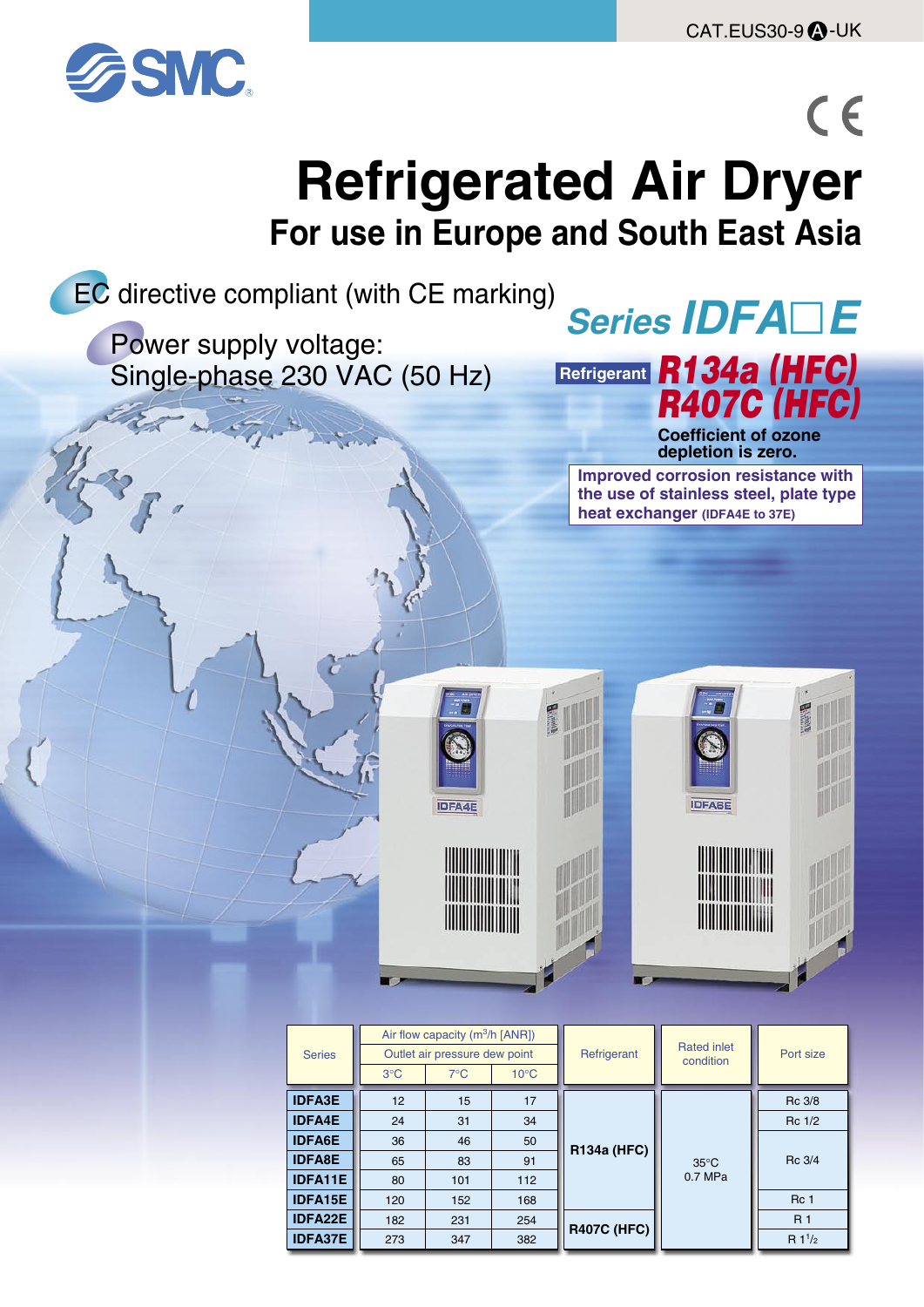

#### **1. Standard Products Series IDFA**

Standard inlet air type

Rated inlet air temperature: 35°C



|                | Rated          |               | Air flow capacity ( $m^3/h$ [ANR]) |                |                    |                |        |  |
|----------------|----------------|---------------|------------------------------------|----------------|--------------------|----------------|--------|--|
| Model          | inlet          |               | Outlet air pressure dew point      |                | Refrigerant        | Port size      | Page   |  |
|                | condition      | $3^{\circ}$ C | $7^{\circ}$ C                      | $10^{\circ}$ C |                    |                |        |  |
| <b>IDFA3E</b>  |                | 12            | 15                                 | 17             |                    | Rc 3/8         |        |  |
| <b>IDFA4E</b>  |                | 24            | 31                                 | 34             | R134a (HFC)        | Rc 1/2         |        |  |
| <b>IDFA6E</b>  |                | 36            | 46                                 | 50             |                    | Rc 3/4         | 3 to 5 |  |
| <b>IDFA8E</b>  | $35^{\circ}$ C | 65            | 83                                 | 91             |                    |                |        |  |
| <b>IDFA11E</b> | 0.7 MPa        | 80            | 101                                | 112            |                    |                |        |  |
| <b>IDFA15E</b> |                | 120           | 152                                | 168            |                    | Rc 1           |        |  |
| <b>IDFA22E</b> |                | 182           | 231                                | 254            | <b>R407C (HFC)</b> | R <sub>1</sub> |        |  |
| <b>IDFA37E</b> |                | 273           | 347                                | 382            |                    | $R1^{1/2}$     |        |  |

#### **2. Options**

| Optional specifications                                                          | Applicable model     | Model<br>(Suffix: option symbol) | Page |
|----------------------------------------------------------------------------------|----------------------|----------------------------------|------|
| Cool compressed air output                                                       | <b>IDFA3E to 11E</b> | $IDFADE-23-A$                    |      |
| Anti-corrosive treatment                                                         | <b>IDFA3E to 37E</b> | $IDFA□E-23-C$                    |      |
| For medium air pressure<br>(Auto drain bowl type: Metal bowl with level quage)   | <b>IDFA6E to 37E</b> | $IDFADE-23-K$                    | 6    |
| For medium air pressure<br>(With heavy duty auto drain)                          | <b>IDFA4E to 37E</b> | <b>IDFA</b> □E-23-L              |      |
| With circuit breaker                                                             | <b>IDFA4E to 37E</b> | $IDFADE-23-R$                    |      |
| With terminal block for power supply, run & alarm<br>signal and remote operation | <b>IDFA4E to 37E</b> | $IDFADE-23T$                     | 7    |

#### **3. Accessories (Option)**

| Description                | Page |
|----------------------------|------|
| Dust-protecting filter set |      |
| Foundations bolt set       |      |
| By-pass piping set         |      |

**4. Data (Condensed Water Calculation, Dew Point Conversion Chart) ··· Page 9**

#### **5. Safety Instructions ··· Back page 1 to 3**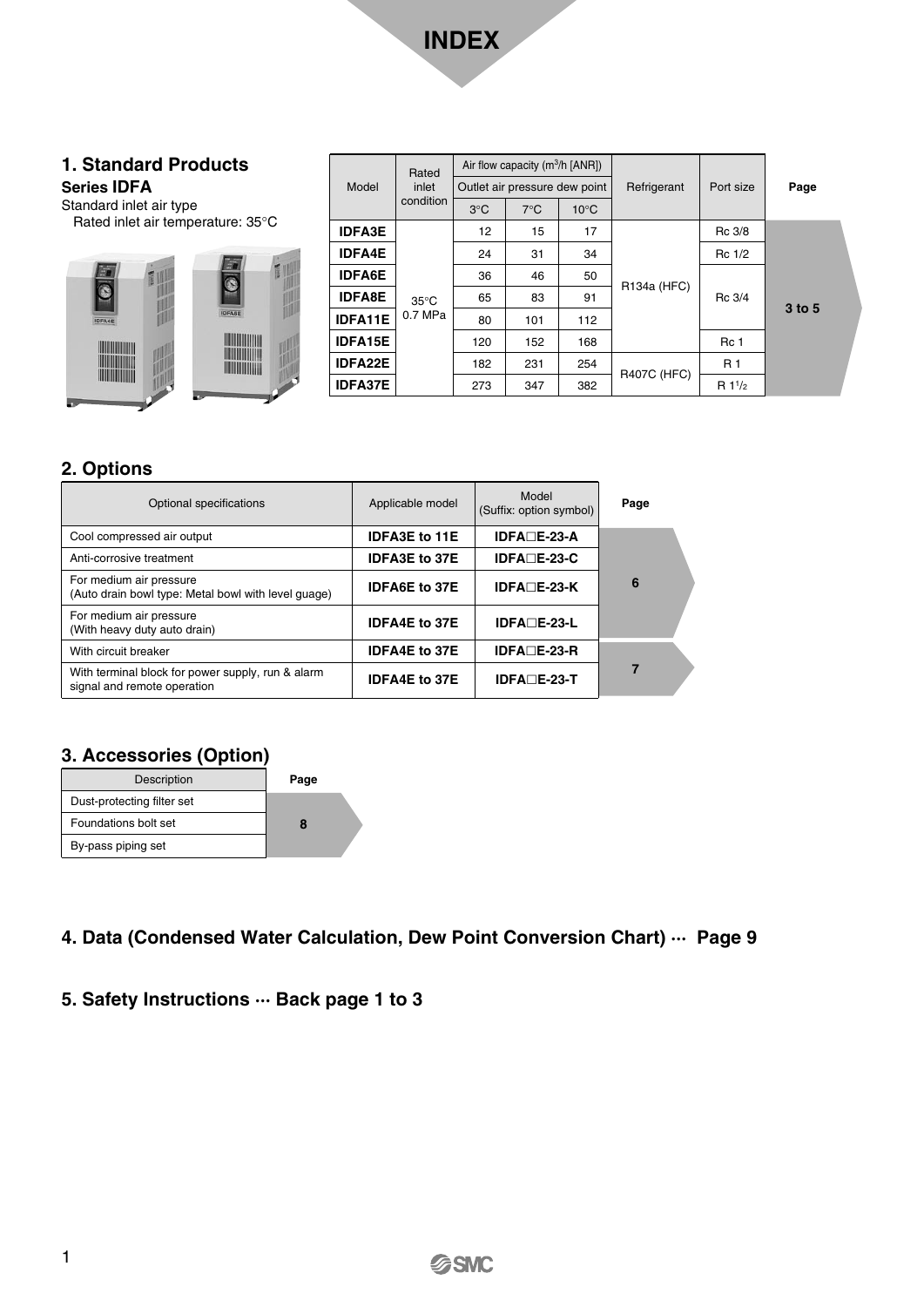## **Series IDFAE Model Selection**

**The corrected air flow capacity, which considers the user's operating conditions, is required for selecting the air dryer. Please select using the following procedures.** 

|                                                                                                                                                                                                                        | <b>IDFA</b> □E Selection Example                                                                                                                                                                                                                  |                    |             |                         |  |  |  |
|------------------------------------------------------------------------------------------------------------------------------------------------------------------------------------------------------------------------|---------------------------------------------------------------------------------------------------------------------------------------------------------------------------------------------------------------------------------------------------|--------------------|-------------|-------------------------|--|--|--|
| Read the correction factors.                                                                                                                                                                                           | Condition                                                                                                                                                                                                                                         |                    | Data symbol | Correction factor Note) |  |  |  |
|                                                                                                                                                                                                                        | Inlet air temperature                                                                                                                                                                                                                             | $40^{\circ}$ C     | A           | 0.83                    |  |  |  |
| Obtain the correction factors A to D suitable for your operating                                                                                                                                                       | <b>Ambient temperature</b>                                                                                                                                                                                                                        | $35^{\circ}$ C     | B           | 0.83                    |  |  |  |
| condition using the tables below.                                                                                                                                                                                      | Inlet air pressure                                                                                                                                                                                                                                | $0.5$ MPa          | C           | 0.92                    |  |  |  |
|                                                                                                                                                                                                                        | Air consumption                                                                                                                                                                                                                                   | $31 \text{ m}^3/h$ |             |                         |  |  |  |
|                                                                                                                                                                                                                        | Note) Values obtained from the tables below.                                                                                                                                                                                                      |                    |             |                         |  |  |  |
| Calculate the corrected air flow capacity.                                                                                                                                                                             |                                                                                                                                                                                                                                                   |                    |             |                         |  |  |  |
| Obtain the corrected air flow capacity from the following formula.<br>Corrected air flow capacity = Air consumption $\div$ (Correction<br>factor $A \times B \times C$                                                 | Corrected air flow capacity = 31 m <sup>3</sup> /h $\div$ (0.83 x 0.83 x 0.92) = 48.9 m <sup>3</sup> /h                                                                                                                                           |                    |             |                         |  |  |  |
| $\mathbf{3}$<br>Select the model.<br>Select a model for which air flow capacity exceeds the<br>corrected air flow capacity using the specification table. (For<br>air flow capacity, refer to the data D table below.) | According to the corrected air flow capacity of 48.9 m <sup>3</sup> /h, <b>IDFA8E</b> will be<br>selected when the required output air pressure dew point is 3°C. <b>IDFA6E</b><br>will be selected when the required pressure dew point is 10°C. |                    |             |                         |  |  |  |
| <b>Option</b>                                                                                                                                                                                                          | Refer to page 2.                                                                                                                                                                                                                                  |                    |             |                         |  |  |  |
| Finalise the model number.<br>5                                                                                                                                                                                        | Refer to page 2.                                                                                                                                                                                                                                  |                    |             |                         |  |  |  |
| Select accessories sold separately.<br>6                                                                                                                                                                               | Refer to page 7.                                                                                                                                                                                                                                  |                    |             |                         |  |  |  |

| Inlet air temperature ( $\degree$ C) Correction factor |      |
|--------------------------------------------------------|------|
| 5 to 25                                                | 1.30 |
| 30                                                     | 1.25 |
| 35                                                     |      |
| 40                                                     | 0.83 |
| 45                                                     | 0.7  |
|                                                        | 0.6  |

#### **Data A: Inlet Air Temperature Data B: Ambient Temperature**

| Ambient temperature | Correction factor |                               |  |  |  |  |
|---------------------|-------------------|-------------------------------|--|--|--|--|
| '°C)                |                   | IDFA3E to 11E  IDFA15E to 37E |  |  |  |  |
| 20                  | 1.1               | 1.1                           |  |  |  |  |
| 25                  |                   |                               |  |  |  |  |
| 30                  | 0.91              | 0.97                          |  |  |  |  |
| 35                  | 0.83              | 0.89                          |  |  |  |  |
| 40                  | 0.79              | 0.77                          |  |  |  |  |

| Inlet air         | Correction factor |                               |  |  |  |  |  |
|-------------------|-------------------|-------------------------------|--|--|--|--|--|
| pressure<br>(MPa) |                   | IDFA3E to 11E  IDFA15E to 37E |  |  |  |  |  |
| 0.3               | 0.80              | 0.72                          |  |  |  |  |  |
| 0.4               | 0.87              | 0.81                          |  |  |  |  |  |
| 0.5               | 0.92              | 0.88                          |  |  |  |  |  |
| 0.6               | 0.96              | 0.95                          |  |  |  |  |  |
| 0.7               | 1.00              | 1.00                          |  |  |  |  |  |
| 0.8               | 1.04              | 1.06                          |  |  |  |  |  |
| 0.9               | 1.07              | 1.11                          |  |  |  |  |  |
|                   | 1.1               | 1.16                          |  |  |  |  |  |
| 1.2               | 1.16              | 1.21                          |  |  |  |  |  |
| 1.4               | 1.21              | 1.25                          |  |  |  |  |  |
| 1.6               | 1.25              | 1.27                          |  |  |  |  |  |

#### **Data D: Inlet Air Pressure Data D: Air Flow Capacity**

| Model                            |               | Air flow capacity $(m^3/h  ANR )$ |               |               |                                 |     |  |  |  |  |
|----------------------------------|---------------|-----------------------------------|---------------|---------------|---------------------------------|-----|--|--|--|--|
|                                  |               | <b>IDFA3E</b>                     | <b>IDFA4E</b> | <b>IDFA6E</b> | <b>IDFA11E</b><br><b>IDFA8E</b> |     |  |  |  |  |
|                                  | $3^{\circ}$ C | 12                                | 24            | 36            | 65                              | 80  |  |  |  |  |
| Outlet air pressure<br>dew point | 7°C           | 15                                | 31            | 46            | 83                              | 101 |  |  |  |  |
|                                  | 10°C          |                                   | 34            | 50            | 91                              | 112 |  |  |  |  |

| Model                            |                |                                             | Air flow capacity ( $m^3/h$ [ANR]) |     |  |  |
|----------------------------------|----------------|---------------------------------------------|------------------------------------|-----|--|--|
|                                  |                | IDFA22E<br><b>IDFA15E</b><br><b>IDFA37E</b> |                                    |     |  |  |
|                                  | $3^{\circ}$ C  | 120                                         | 182                                | 273 |  |  |
| Outlet air pressure<br>dew point | $7^{\circ}$ C  | 152                                         | 231                                | 347 |  |  |
|                                  | $10^{\circ}$ C | 168                                         | 254                                | 382 |  |  |

Note) In the case of "Option A (Cool compressed air output)", the air flow capacity is different. Refer to page 6 for details.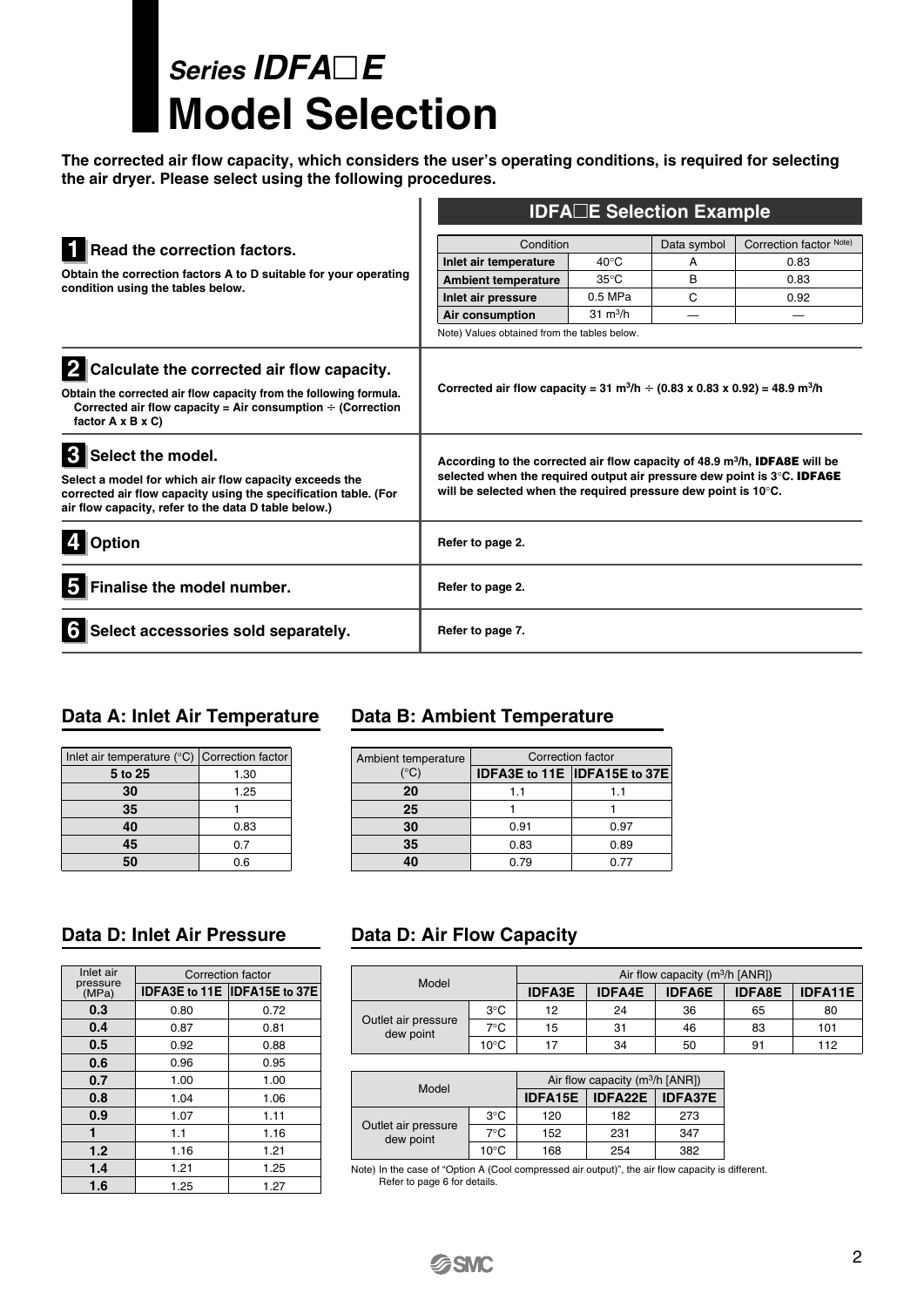## **Refrigerant R134a (HFC), R407C (HFC) Series IDFAE 3E, 4E, 6E, 8E, 11E, 15E, 22E, 37E (Inlet air temperature: 35**°**C)**

**How to Order**



Note 1) The G thread (PF thread) can accept the R thread (PT male thread), this is why there is no "F" in the thread specification setting. Conversion adaptors for the R thread (PT male thread) are supplied with IDFA3E to 15E.

Note 2) Enter alphabetically when multiple options are combined. However, the following combination cannot be ordered.

• Combination of K and L cannot be ordered because an auto drain can only be attached to a single

option.

Note 3) Refer to page 6 for further information on options.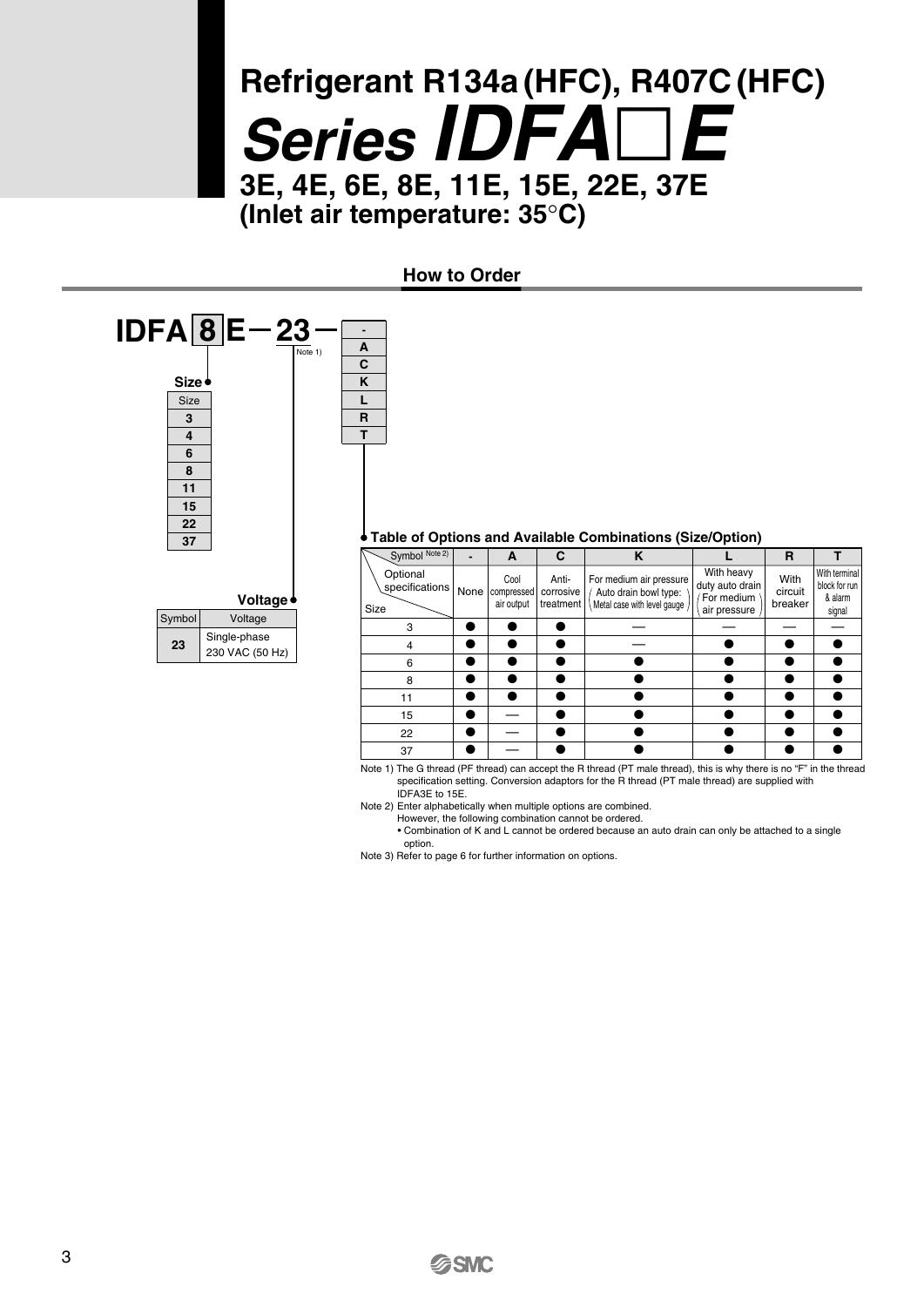#### **Standard Specifications**



#### **JIS Symbol**



|                                                  |                 |                                                                                                                                                                             |                                                                                                                                                                                                                                                                                                                                                                                                                                                                                                  | Model                                                 |                                                                                   |                                 |                                                                           |                                     | Standard inlet air                                                |                               |     |                    |  |
|--------------------------------------------------|-----------------|-----------------------------------------------------------------------------------------------------------------------------------------------------------------------------|--------------------------------------------------------------------------------------------------------------------------------------------------------------------------------------------------------------------------------------------------------------------------------------------------------------------------------------------------------------------------------------------------------------------------------------------------------------------------------------------------|-------------------------------------------------------|-----------------------------------------------------------------------------------|---------------------------------|---------------------------------------------------------------------------|-------------------------------------|-------------------------------------------------------------------|-------------------------------|-----|--------------------|--|
|                                                  |                 | Specifications                                                                                                                                                              |                                                                                                                                                                                                                                                                                                                                                                                                                                                                                                  |                                                       |                                                                                   |                                 | IDFA3E   IDFA4E   IDFA6E   IDFA8E   IDFA11E   IDFA15E   IDFA22E   IDFA37E |                                     |                                                                   |                               |     |                    |  |
|                                                  |                 | <b>Air flow</b>                                                                                                                                                             | Outlet air pressure dew point                                                                                                                                                                                                                                                                                                                                                                                                                                                                    | $(3^{\circ}C)$                                        | 12                                                                                | 24                              | 36                                                                        | 65                                  | 80                                                                | 120                           | 182 | 273                |  |
|                                                  | Note 2)         | capacity                                                                                                                                                                    | Outlet air pressure dew point                                                                                                                                                                                                                                                                                                                                                                                                                                                                    | $(7^{\circ}C)$                                        | 15                                                                                | 31                              | 46                                                                        | 83                                  | 101                                                               | 152                           | 231 | 347                |  |
|                                                  |                 | (m <sup>3</sup> /h)                                                                                                                                                         | [ANR]) Note 1) Outlet air pressure dew point (10°C)                                                                                                                                                                                                                                                                                                                                                                                                                                              |                                                       | 17                                                                                | 34                              | 50                                                                        | 91                                  | 112                                                               | 168                           | 254 | 382                |  |
|                                                  | conditions      | Inlet air pressure                                                                                                                                                          |                                                                                                                                                                                                                                                                                                                                                                                                                                                                                                  | (MPa)                                                 |                                                                                   |                                 |                                                                           |                                     | 0.7                                                               |                               |     |                    |  |
|                                                  |                 |                                                                                                                                                                             |                                                                                                                                                                                                                                                                                                                                                                                                                                                                                                  |                                                       |                                                                                   |                                 |                                                                           |                                     |                                                                   |                               |     |                    |  |
|                                                  | <b>Rated</b>    |                                                                                                                                                                             | Inlet air temperature                                                                                                                                                                                                                                                                                                                                                                                                                                                                            | (°C)                                                  |                                                                                   |                                 |                                                                           |                                     | 35                                                                |                               |     |                    |  |
|                                                  |                 |                                                                                                                                                                             | <b>Ambient temperature</b>                                                                                                                                                                                                                                                                                                                                                                                                                                                                       | $(^\circ \text{C})$                                   |                                                                                   |                                 |                                                                           |                                     | 25                                                                |                               |     |                    |  |
|                                                  |                 | <b>Fluid</b>                                                                                                                                                                |                                                                                                                                                                                                                                                                                                                                                                                                                                                                                                  |                                                       |                                                                                   |                                 |                                                                           |                                     | Compressed air                                                    |                               |     |                    |  |
|                                                  |                 |                                                                                                                                                                             | Inlet air temperature                                                                                                                                                                                                                                                                                                                                                                                                                                                                            | (°C)                                                  |                                                                                   |                                 |                                                                           |                                     | 5 to 50                                                           |                               |     |                    |  |
|                                                  | Operating range | Inlet air pressure                                                                                                                                                          |                                                                                                                                                                                                                                                                                                                                                                                                                                                                                                  | (MPa)                                                 |                                                                                   |                                 |                                                                           |                                     | $0.15$ to $1.0$                                                   |                               |     |                    |  |
|                                                  |                 |                                                                                                                                                                             | Ambient temperature (humidity)                                                                                                                                                                                                                                                                                                                                                                                                                                                                   | $(^\circ \text{C})$                                   |                                                                                   |                                 | 2 to 40 (Relative humidity of 85% or less)                                |                                     |                                                                   |                               |     |                    |  |
|                                                  |                 | $\begin{array}{l} \frac{2}{3} \\ \frac{1}{3} \\ \frac{1}{3} \\ \frac{1}{3} \\ \frac{1}{3} \\ \frac{1}{3} \\ \frac{2}{3} \end{array}$ Power consumption<br>Depending current | Power supply voltage                                                                                                                                                                                                                                                                                                                                                                                                                                                                             |                                                       |                                                                                   |                                 | Single-phase 230 VAC [voltage fluctuation ±10%] 50 Hz                     |                                     |                                                                   |                               |     |                    |  |
|                                                  |                 |                                                                                                                                                                             | <b>Power consumption</b>                                                                                                                                                                                                                                                                                                                                                                                                                                                                         | (W)                                                   |                                                                                   | 180                             |                                                                           | 208                                 | 385                                                               | 470                           |     | 760                |  |
|                                                  |                 |                                                                                                                                                                             |                                                                                                                                                                                                                                                                                                                                                                                                                                                                                                  | (A)                                                   |                                                                                   | 1.2                             |                                                                           | 1.4                                 | 2.7                                                               | 3.0                           |     | 4.3                |  |
|                                                  |                 |                                                                                                                                                                             | Applicable circuit breaker capacity $\text{Note 3}$                                                                                                                                                                                                                                                                                                                                                                                                                                              | (A)                                                   |                                                                                   |                                 | 5                                                                         |                                     |                                                                   |                               | 10  |                    |  |
|                                                  |                 | <b>Condenser</b>                                                                                                                                                            |                                                                                                                                                                                                                                                                                                                                                                                                                                                                                                  |                                                       |                                                                                   |                                 |                                                                           |                                     | Air-cooled type                                                   |                               |     |                    |  |
|                                                  |                 | Refrigerant                                                                                                                                                                 |                                                                                                                                                                                                                                                                                                                                                                                                                                                                                                  |                                                       |                                                                                   |                                 |                                                                           | R134a (HFC)                         |                                                                   |                               |     | <b>R407C (HFC)</b> |  |
|                                                  |                 | Auto drain                                                                                                                                                                  |                                                                                                                                                                                                                                                                                                                                                                                                                                                                                                  |                                                       |                                                                                   | Float type<br>(Normally closed) |                                                                           |                                     |                                                                   | Float type<br>(Normally open) |     |                    |  |
|                                                  |                 | Port size                                                                                                                                                                   |                                                                                                                                                                                                                                                                                                                                                                                                                                                                                                  |                                                       | Rc 3/8                                                                            | Rc 1/2                          |                                                                           | Rc 3/4                              |                                                                   | Rc 1                          | R 1 | $R1^{1/2}$         |  |
|                                                  |                 | Accessory                                                                                                                                                                   |                                                                                                                                                                                                                                                                                                                                                                                                                                                                                                  |                                                       |                                                                                   |                                 |                                                                           | Hexagon nipple                      |                                                                   |                               |     |                    |  |
|                                                  |                 | Weight                                                                                                                                                                      |                                                                                                                                                                                                                                                                                                                                                                                                                                                                                                  | (kg)                                                  | 18                                                                                | 22                              | 23                                                                        | 27                                  | 28                                                                | 46                            | 54  | 62                 |  |
|                                                  |                 | <b>Coating colour</b>                                                                                                                                                       |                                                                                                                                                                                                                                                                                                                                                                                                                                                                                                  |                                                       | Body panel: White 1<br>Base: Gray 2                                               |                                 |                                                                           |                                     |                                                                   |                               |     |                    |  |
|                                                  |                 | <b>Compliant standards</b>                                                                                                                                                  |                                                                                                                                                                                                                                                                                                                                                                                                                                                                                                  |                                                       | EU directive compliant (with CE marking)                                          |                                 |                                                                           |                                     |                                                                   |                               |     |                    |  |
|                                                  |                 |                                                                                                                                                                             | Note 2) Select an air dryer according to the model selection method (Pg. 2) for the models beyond the rated specifications.<br>Note 3) Install a circuit breaker with a sensitivity of 30 mA.<br>Note 4) When a short-term interruption of the power supply (including momentary interruption) occurs in this equipment, the<br>restarting of normal operations may require some time or may be impossible due to the operation of protective devices even<br>after the supply of power returns. |                                                       |                                                                                   |                                 |                                                                           |                                     |                                                                   |                               |     |                    |  |
|                                                  |                 | <b>Replacement Parts</b>                                                                                                                                                    |                                                                                                                                                                                                                                                                                                                                                                                                                                                                                                  |                                                       |                                                                                   |                                 |                                                                           |                                     |                                                                   |                               |     |                    |  |
|                                                  |                 |                                                                                                                                                                             | Model                                                                                                                                                                                                                                                                                                                                                                                                                                                                                            |                                                       | IDFA3E   IDFA4E   IDFA6E   IDFA8E   IDFA11E   IDFA15E   IDFA22E to IDFA37E        |                                 |                                                                           |                                     |                                                                   |                               |     |                    |  |
|                                                  |                 |                                                                                                                                                                             | Auto drain replacement part no. Note 5)                                                                                                                                                                                                                                                                                                                                                                                                                                                          |                                                       | AD38                                                                              |                                 |                                                                           |                                     | AD48                                                              |                               |     |                    |  |
|                                                  |                 |                                                                                                                                                                             | Note 5) The part number for the auto drain components does not include the body part.<br>Body part replacement is impossible.<br>inciple (Circuit for Air / Refrigerant)                                                                                                                                                                                                                                                                                                                         |                                                       |                                                                                   |                                 |                                                                           |                                     | Body                                                              | Auto drain                    |     |                    |  |
| <b>IDFA3E</b>                                    |                 |                                                                                                                                                                             | Drain separator                                                                                                                                                                                                                                                                                                                                                                                                                                                                                  |                                                       |                                                                                   |                                 | <b>IDFA4E, IDFA6E</b><br>IDFA8E, IDFA11E, IDFA15E                         |                                     |                                                                   |                               |     |                    |  |
| Compressed air inlet<br>Cooler<br>Capillary tube |                 | Condenser<br>Fan motor<br>Pressure switch                                                                                                                                   | $\overline{\mathbf{v}}$ Drain outlet<br>Re-heater<br>Volume<br>control valve<br>O)<br>Evaporation thermometer                                                                                                                                                                                                                                                                                                                                                                                    | Compressed air outlet<br>Compressor for refrigeration | Compressed<br>air inlet<br>Compressed<br>air outlet<br>Evaporation<br>thermometer | Compressor for<br>refrigeration | Drain outlet i<br>Condenser                                               | Heat exchanger<br><del>!!!!!!</del> | Drain separator<br>Capillary tube<br>Pressure switch<br>Fan motor | Volume control valve          |     |                    |  |
|                                                  |                 | IDFA22E, IDFA37E                                                                                                                                                            |                                                                                                                                                                                                                                                                                                                                                                                                                                                                                                  |                                                       |                                                                                   |                                 |                                                                           |                                     |                                                                   |                               |     |                    |  |
| Evaporation thermometer $\,\mathfrak{P}\,$       |                 |                                                                                                                                                                             | Compressed air inlet                                                                                                                                                                                                                                                                                                                                                                                                                                                                             |                                                       |                                                                                   | Compressed air outlet           |                                                                           |                                     |                                                                   |                               |     |                    |  |

#### **Replacement Parts**

#### **Construction Principle (Circuit for Air / Refrigerant)**

Humid, hot air coming into the air dryer will be cooled down by a cooler re-heater (heat exchanger). Water condensed at this time will be removed from the air by the auto drain and drained out automatically. Air separated from the water will be heated by a cooler re-heater (heat exchanger) to obtain the dried air, which goes through to the outlet side.





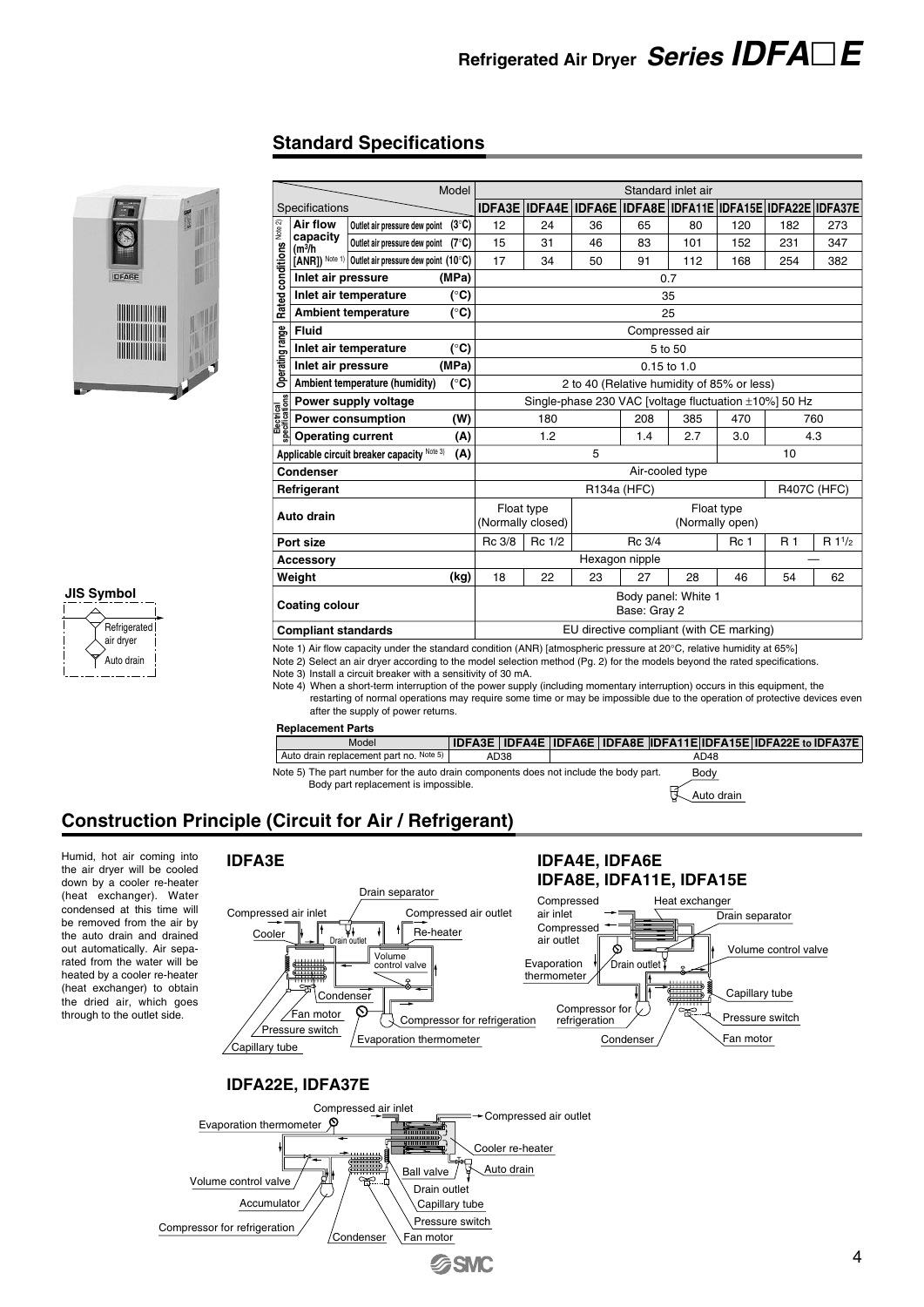### **Series IDFAE**

#### **Dimensions**

### **IDFA3E to 15E**



### **IDFA22E, IDFA37E**





| <b>Dimensions</b> |                |     |     |     |     |     |     |    |       |       |       |       |     | (mm) |
|-------------------|----------------|-----|-----|-----|-----|-----|-----|----|-------|-------|-------|-------|-----|------|
| Model             | Port size      | A   | в   | С   | D   | Е   |     | G  | $K^*$ | $L^*$ | $M^*$ | $N^*$ | P   | Q    |
| <b>IDFA3E</b>     | Rc 3/8         | 226 | 410 | 473 | 67  | 125 | 304 | 33 | 36    | 154   | 21    | 330   |     | 15   |
| <b>IDFA4E</b>     | Rc 1/2         |     | 453 | 498 |     |     | 283 |    |       |       |       | 275   |     | 13   |
| <b>IDFA6E</b>     |                | 270 | 455 |     | 31  | 42  |     | 80 |       | 240   | 80    |       |     |      |
| <b>IDFA8E</b>     | Rc 3/4         |     |     |     |     |     |     |    | 15    |       |       |       |     | 15   |
| <b>IDFA11E</b>    |                |     | 485 | 568 |     |     | 355 |    |       |       |       | 300   |     |      |
| <b>IDFA15E</b>    | Rc 1           | 300 | 603 | 578 | 41  | 54  | 396 | 87 |       | 43    | 101   | 380   | 314 | 16   |
| <b>IDFA22E</b>    | R <sub>1</sub> | 290 | 775 | 623 | 134 | 405 | 698 | 93 | 13    | 25    | 85    | 600   | 340 |      |
| <b>IDFA37E</b>    | $R1^{1/2}$     |     | 855 |     |     |     |     |    |       |       |       | 680   |     |      |

∗ Refers to the foot dimensions for IDFA3.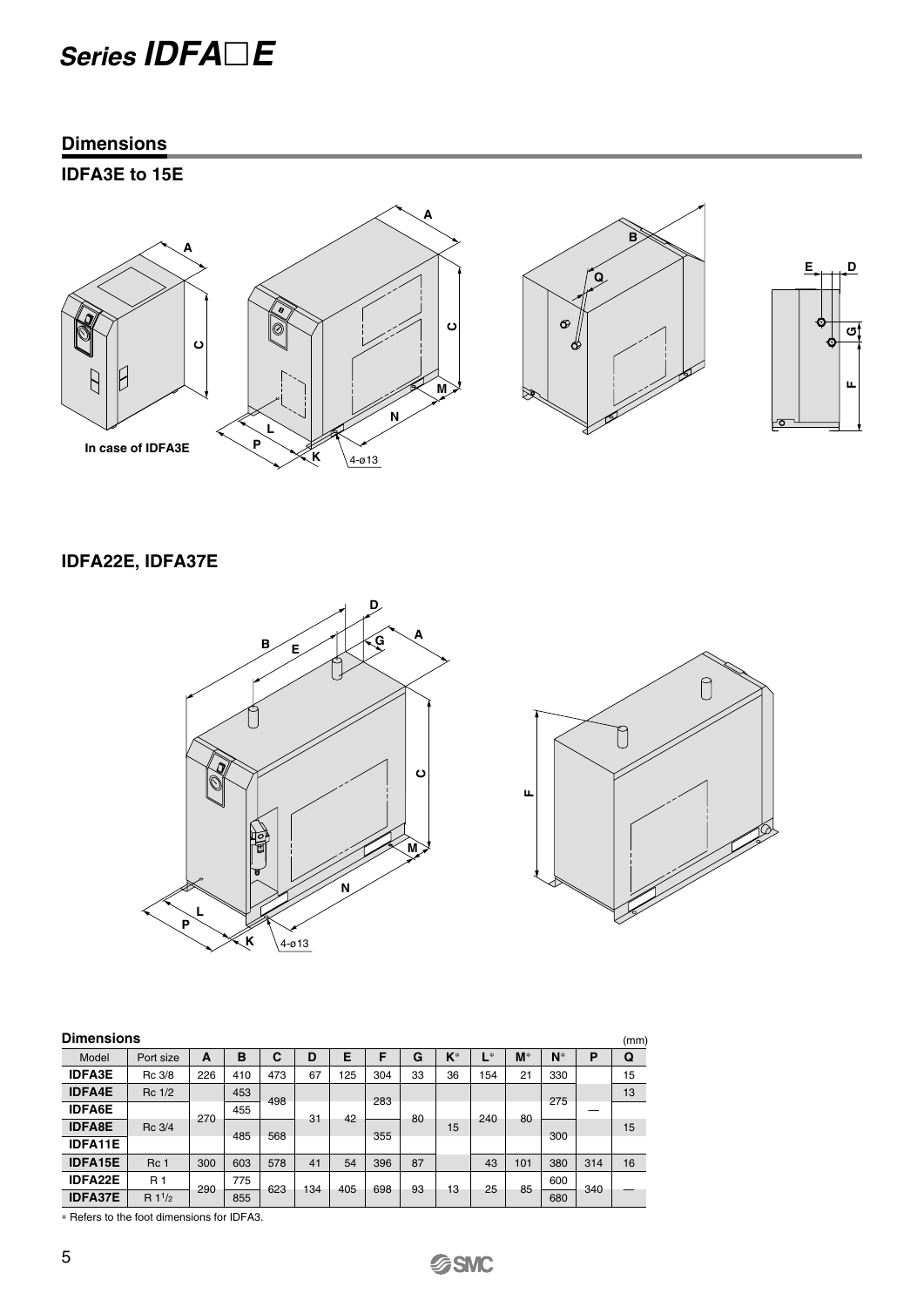## **Series IDFAE Optional Specifications 1**

**Refer to "How to Order" on page 3 for optional models.**

**IDFA4E to 37E**

348 378 494

**B** (mm)

**A**



#### **Option symbol**

**A Cool compressed air output IDFA3E to 11E** 

There is no heating of cooled, dehumidified air as it leaves the air dryer. The air flow capacity with this option is smaller than that of the standard dryer. (The external dimensions are identical with the standard product.) Note) Perform thermal insulation treatment for pipings and equipment installed after the dryer to prevent the formation of condensation.

#### **Air Flow Capacity**

| Model                                                                 |    |    |    |    | <b>IDFA3E IDFA4E IDFA6E IDFA8E IDFA11E</b> |  |  |  |  |
|-----------------------------------------------------------------------|----|----|----|----|--------------------------------------------|--|--|--|--|
| Air flow capacity $m^3/h$ (ANR)                                       | 18 | 23 | 29 | 32 | 39                                         |  |  |  |  |
| Conditions: Inlet air pressure: 0.7 MPa, Inlet air temperature: 35°C, |    |    |    |    |                                            |  |  |  |  |

Outlet air temperature: 10°C Ambient temperature: 25°C



#### **Option symbol**

| Anti-corrosive treatment | <b>IDFA</b><br>all models |
|--------------------------|---------------------------|
|                          |                           |

This minimises the corrosion of the copper and copper alloy parts when the air dryer is used in an atmosphere containing hydrogen sulfide or sulfurous acid gas. (Corrosion cannot be completely prevented.) Special epoxy coating: Copper tube and copper alloy parts.

The coating is not applied on the heat exchanger or around electrical parts, where operation may be affected by the coating.

∗ Corrosion is not covered under warranty.



The auto drain is changed from the standard one to one with a medium pressure specification.

A metal bowl with a level gauge which can confirm the water level is used for the auto drain.

#### **Specifications**

- 1. Maximum operating pressure: 1.6 MPa
- 2. Dimensions  $\cdots$  same as standard products

#### **Replacement Parts**

| Model                | Auto drain<br>assembly part no. | <b>Note</b>                                                                       |
|----------------------|---------------------------------|-----------------------------------------------------------------------------------|
| <b>IDFA6E to 37E</b> | <b>IDF-S0086</b>                | The AD48-8-X2110 auto drain,<br>insulator, and one-touch fitting<br>are included. |



#### **Option symbol**

#### **With heavy duty auto drain (For medium air pressure)**

The float type auto drain used in the standard air dryer is replaced with a heavy duty auto drain (ADH4000-04), this enables the drainage to discharge more efficiently.

#### **IDFA4E to 15E**





Model

**Dimensions**

**IDFA4E IDFA6E IDFA8E,11E IDFA15E**

Heavy duty

#### **IDFA22E, 37E**



Note 1) The heavy duty auto drain and the ball valve are both enclosed in the same shipping package as the main body of the air dryer. Customers are required to mount the parts to the air dryer. (Except for IDFA22E, 37E)

Note 2) Customers will need to supply the fitting and tubing for the drain piping. (Except for IDFA22E, 37E)

#### **Replacement Parts: Heavy Duty Auto Drain**

| Model                | Replacement parts<br>part no. (description)            | Configuration                                                                                               |
|----------------------|--------------------------------------------------------|-------------------------------------------------------------------------------------------------------------|
| <b>IDFA4E to 15E</b> | ADH4000-04<br>(Heavy duty auto drain)                  | Heavy duty<br>auto drain                                                                                    |
| <b>IDFA22E, 37E</b>  | ADH-E400<br>(Replacement kit for<br>exhaust mechanism) | Replacement<br>kit for exhaust<br>mechanism<br>Housing<br>(You don't need<br>to purchase a<br>new housing.) |

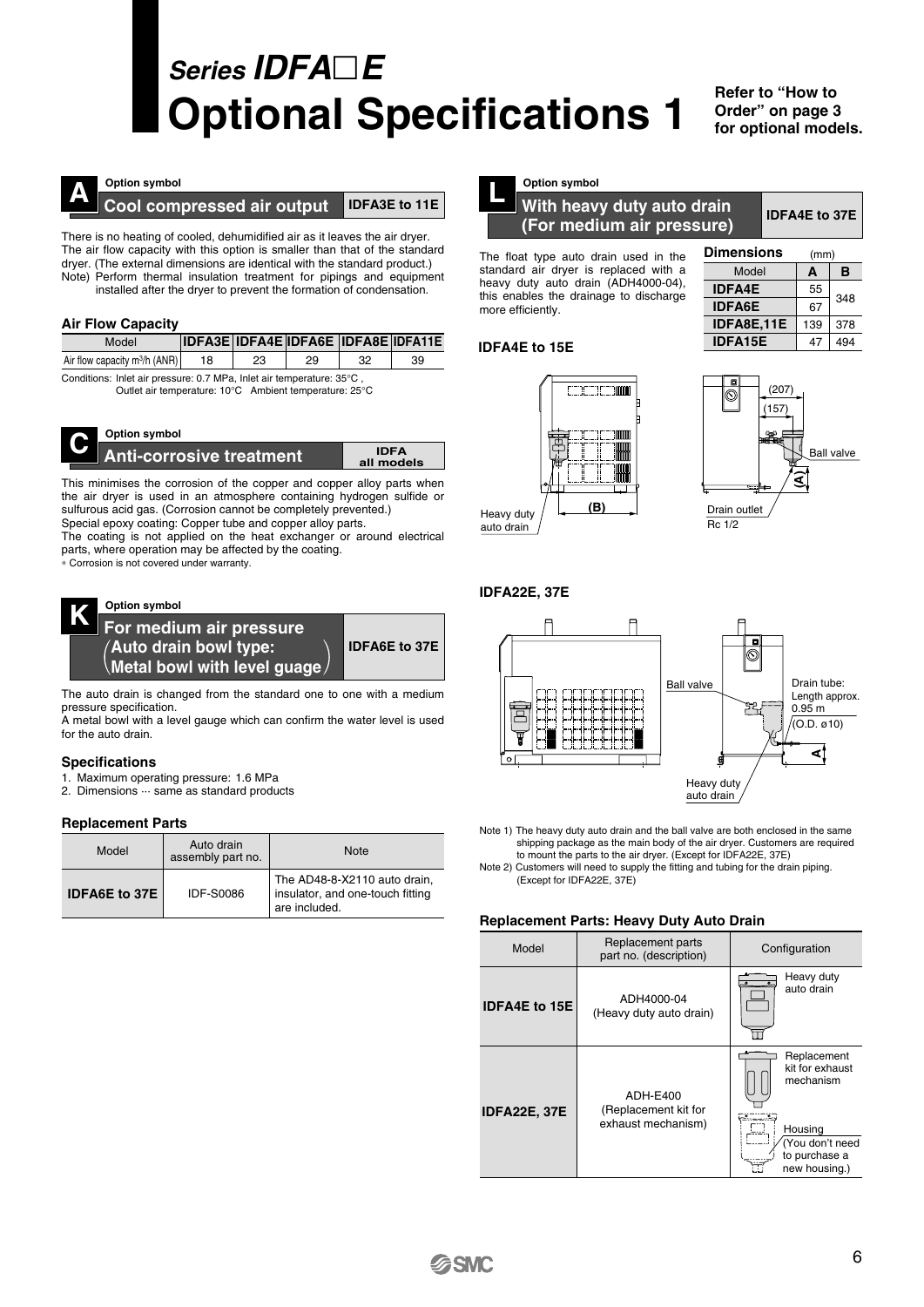## **Series IDFAE Optional Specifications 2**

(mm)

**Refer to "How to Order" on page 2 for optional models.**

### **R** With circuit breaker

**IDFA4E to 37E**

A circuit breaker with cover is attached to the side of the air dryer. This saves additional electrical wiring at the time of installation.

#### **IDFA4E to 15E**



#### **Dimensions**

| Model                      | ∼  |     |     |    |    |
|----------------------------|----|-----|-----|----|----|
| <b>IDFA4E, 6E, 8E, 11E</b> | 32 | 230 | 97  | 34 | 15 |
| <b>IDFA15E</b>             | 43 | 258 | 102 | 82 |    |

#### **IDFA22E, 37E**



| <b>Dimensions</b> |    | (mm) |  |  |
|-------------------|----|------|--|--|
| Model             | А  | в    |  |  |
| <b>IDFA22E-23</b> | 59 | 40   |  |  |
| <b>IDFA37E-23</b> |    |      |  |  |

#### **Breaker Capacity and Sensitivity Current**

| Voltage    | Model                                                | <b>Breaker</b><br>capacity | Sensitivity<br>current |
|------------|------------------------------------------------------|----------------------------|------------------------|
|            | IDFA4E-23, IDFA6E-23<br><b>IDFA8E-23, IDFA11E-23</b> | 5 A                        | 30 mA                  |
| 230 V type | IDFA15E-23, IDFA22E-23<br><b>IDFA37E-23</b>          | 10A                        |                        |



#### **T With terminal block for power supply, run & alarm signal and remote operation IDFA4E to 37E**

In addition to the terminals for the power supply, terminals for the operating signal and the error signal are also available. (No-voltage contact)

Also, in the case of remote control, it can be operated from the power supply side even while the air dryer switch remains ON.

Contact capacity: 230 VAC, 4 A 24 VDC, 5 A for operating and error signals.

Minimum current value: 20 V, 5 mA (AC/DC) for operating and error signals.

Note) Please be sure to confirm the electric circuits with the drawings or instruction manual before using the output signal.

#### **IDFA4E to 15E**



| <b>Dimensions</b><br>(mm)  |    |     |    |     |  |
|----------------------------|----|-----|----|-----|--|
| Model                      |    | В   |    |     |  |
| <b>IDFA4E, 6E, 8E, 11E</b> | 32 | 230 | 67 | 179 |  |
| <b>IDFA15E</b>             | 43 | 258 | 77 | 158 |  |



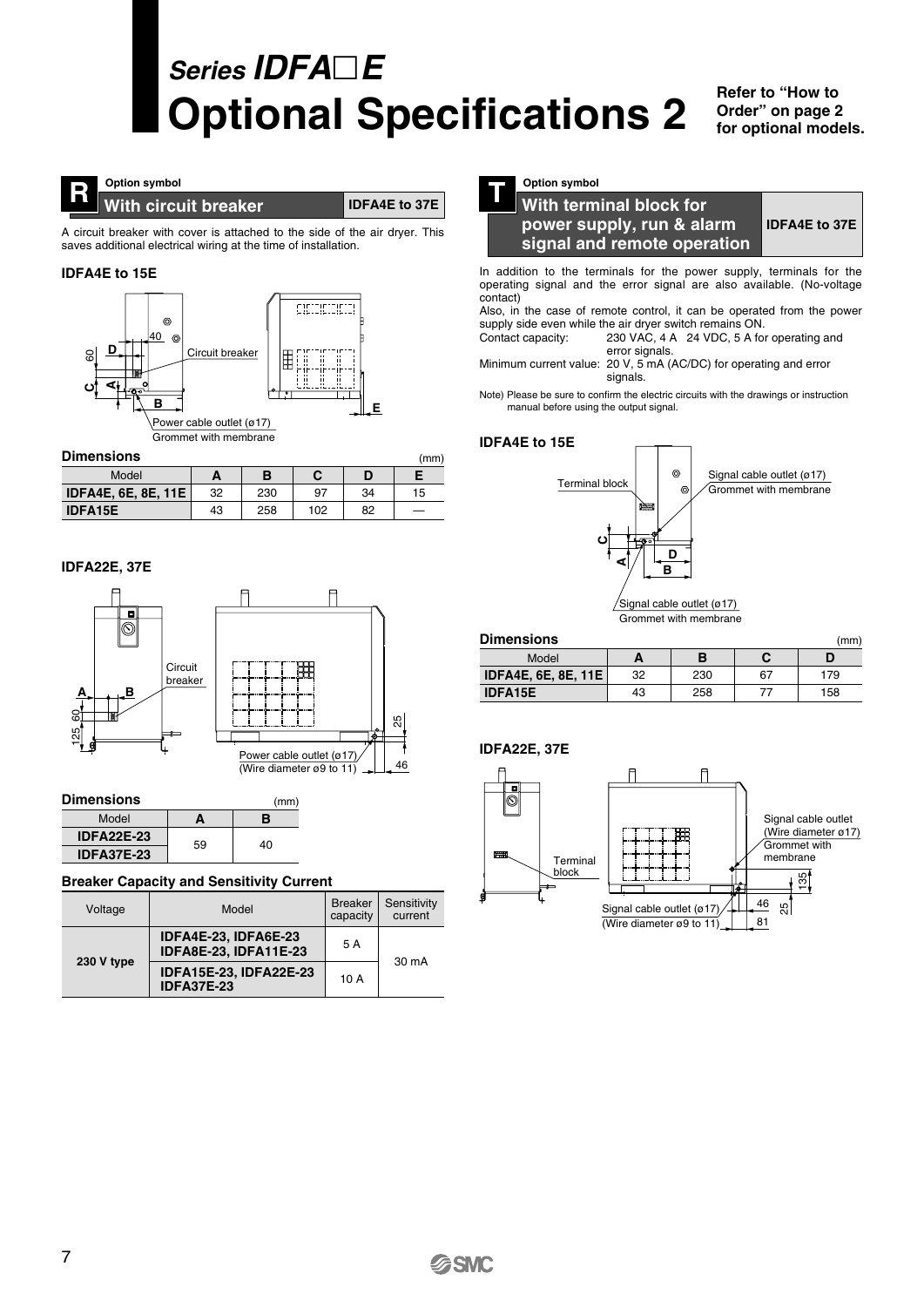# **Accessories (Option)**

|                                      |                       | Specifications<br>Features                                                                                             |                                                                                      | Applicable dryer |
|--------------------------------------|-----------------------|------------------------------------------------------------------------------------------------------------------------|--------------------------------------------------------------------------------------|------------------|
| <b>Dust-protecting</b><br>filter set |                       | Prevents a decline in the performance<br>of the air dryer, even in a dusty<br>atmosphere.                              | Max. ambient<br>temperature<br>$40^{\circ}$ C                                        | IDFA3E to 37E    |
| <b>Foundations</b><br>bolt set       | No of the contract of | Bolts for fixing the air dryer to the<br>foundations.<br>Easy to secure by striking its axle.                          | Stainless steel                                                                      | IDFA4E to 37E    |
| <b>By-pass</b><br>piping set         |                       | Easy by-pass piping (connect this set to<br>the air dryer), alowing substantial<br>reduction in the installation time. | Max. operating pressure<br>$1.0$ MPa<br>Max. operating temperature<br>$60^{\circ}$ C | IDFA3E to 37E    |

#### **How to Order**

**Dust-protecting filter set**





| Symbol         | Applicable dryer | I hread type |
|----------------|------------------|--------------|
| 302            | <b>IDFA3E</b>    |              |
| 303            | IDFA4E           |              |
| 304            | IDFA6E to 11E    | Rc           |
| 316            | IDFA15E          |              |
| 317            | IDFA22E          | R            |
| 318<br>IDFA37E |                  |              |
|                |                  |              |

Note) Not applicable to the medium air pressure (max. operating pressure 1.6 MPa) spec.

#### **Dust-protecting Filter Set / Dimensions**



閞



| <b>Dimensions</b><br>(mm) |                             |     |     |            |  |
|---------------------------|-----------------------------|-----|-----|------------|--|
| Part no.                  | Applicable dryer            |     |     | Weight (g) |  |
| <b>IDF-FL209</b>          | <b>IDFA3E</b><br>220<br>240 |     | 35  |            |  |
| <b>IDF-FL202</b>          | <b>IDFA4E</b>               | 310 |     | 45         |  |
| <b>IDF-FL203</b>          | <b>IDFA6E</b>               | 375 | 195 | 55         |  |
| IDF-FL204                 | <b>IDFA8E</b>               | 340 | 265 | 70         |  |
| <b>IDF-FL205</b>          | IDFA11E                     | 375 |     | 75         |  |
| <b>IDF-FL206</b>          | IDFA15E                     | 310 | 270 | 70         |  |
| <b>IDF-FL207</b>          | IDFA22E                     | 420 | 315 | 100        |  |
| <b>IDF-FL208</b>          | IDFA37E                     | 550 | 365 | 140        |  |

#### **Foundations Bolt Set / Dimensions**

**(IDF-FL209) (IDF-FL202 to 208)**

|      | <b>Dimensions</b> |                  |                        |                 | (mm)             |
|------|-------------------|------------------|------------------------|-----------------|------------------|
| (mm) | Part no.          | Applicable dryer | Nominal<br>thread size | <b>Material</b> | Pcs. of<br>1 set |
|      | <b>IDF-AB500</b>  | IDFA4E to 37E    | M10                    | Stainless steel | 4                |
|      |                   |                  |                        |                 |                  |



50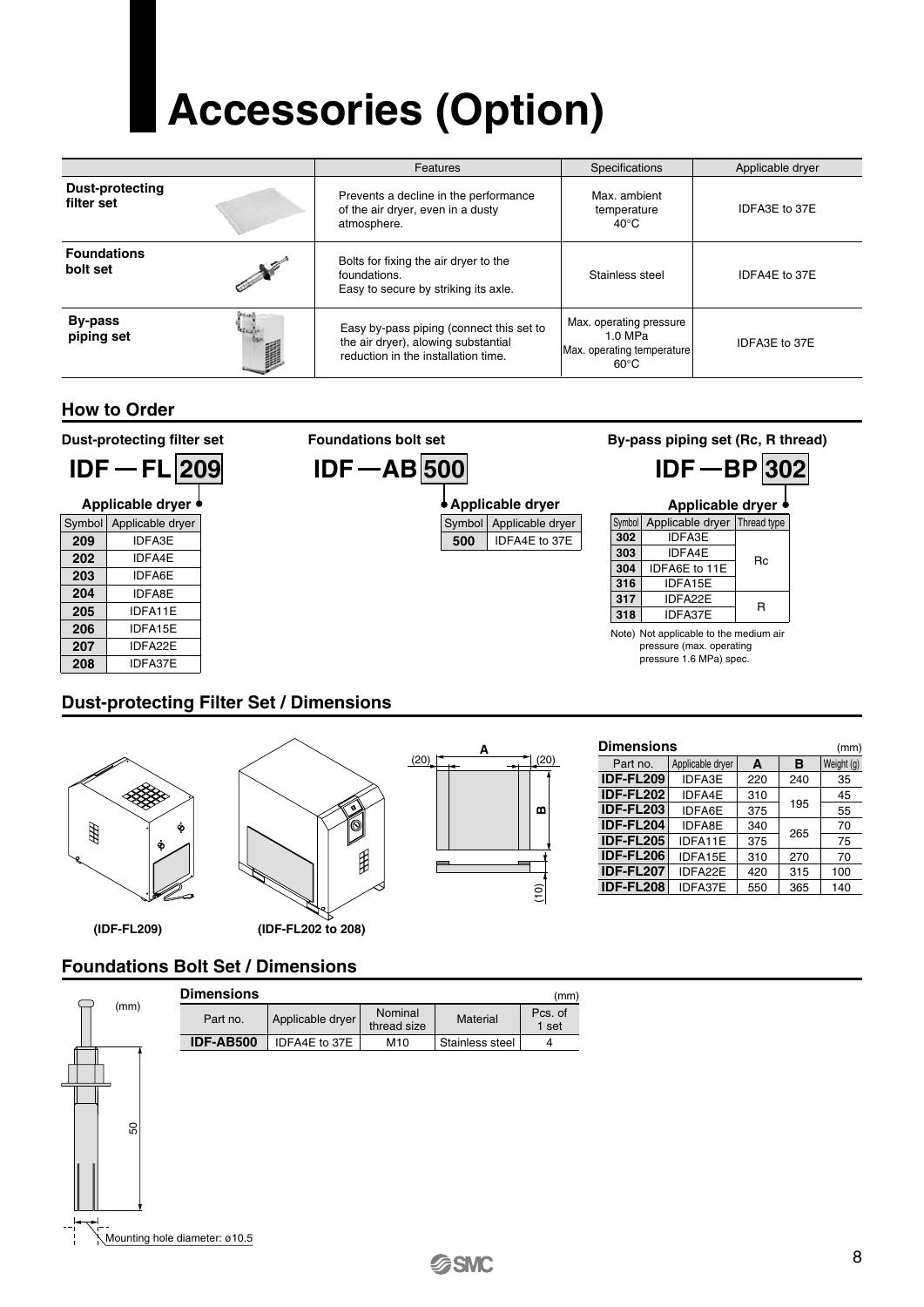## **Accessories (Option)**

#### **By-Pass Piping Set/Dimensions**



**IDFA4E to IDFA15E**



| <b>Dimensions</b><br>(mm) |                     |                        |    |     |     |     |     |                |
|---------------------------|---------------------|------------------------|----|-----|-----|-----|-----|----------------|
| Part no.                  | Applicable<br>dryer | Port size<br><b>Rc</b> | A  | B   | C   | D   | Е   | Weight<br>(kg) |
| <b>IDF-BP303</b>          | IDFA4E              | 1/2                    |    | 175 | 531 | 595 | 110 | 2.3            |
|                           | <b>IDFA6E</b>       |                        | 31 | 187 | 555 | 617 |     |                |
| <b>IDF-BP304</b>          | <b>IDFA8E</b>       | 3/4                    |    |     | 627 | 647 | 129 | 3.3            |
|                           | IDFA11E             |                        |    |     |     |     |     |                |
| IDF-BP316                 | IDFA15E             |                        | 41 | 210 | 710 | 774 | 136 | 5.3            |
|                           |                     |                        |    |     |     |     |     |                |

#### **IDFA22E, 37E**



#### **Dimensions** (mm)

| Part no.         | Applicable<br>drver | Port size<br>Rc |     | B   |     |     | <b>Weight</b><br>(kg) |
|------------------|---------------------|-----------------|-----|-----|-----|-----|-----------------------|
| IDF-BP317        | IDFA22E             |                 |     | 405 | 928 | 198 | 4.4                   |
| <b>IDF-BP318</b> | IDFA37E             | 11/2            | 134 |     | 980 |     |                       |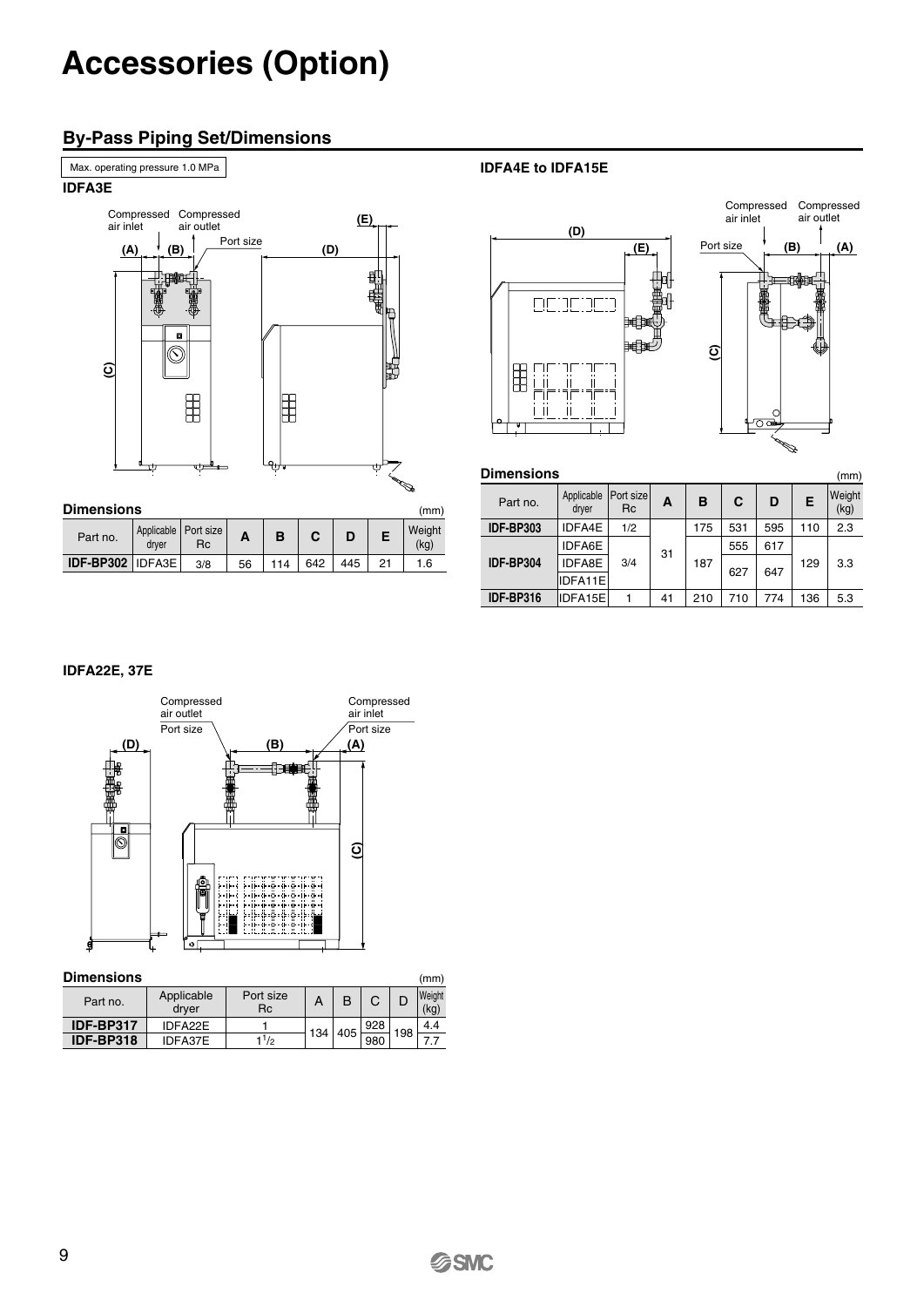

#### **Condensed Water Calculation**



#### **Dew Point Conversion Chart**



<How to read the dew point conversion chart>

Example) To obtain the atmospheric dew point at a pressure dew point of 10°C, and a pressure of 0.7 MPa.

- 1. Trace the arrow mark from point A at a pressure dew point of 10°C to obtain the intersection B on the pressure characteristic line for 0.7 MPa.
- 2. Trace the arrow mark from point B to obtain the intersection C on the atmospheric pressure dew point.
- 3. The intersection C is the conversion value –17°C under atmospheric pressure dew point.

<How to calculate the amount of condensed water>

- Example) To obtain the amount of condensed water when the inlet air of a compressor is pressurised to 0.7 MPa then cooled down to 25°C. Given an ambient temperature of 30°C and a relative humidity of 60%.
	- 1. Trace the arrow mark from point A of ambient temperature 30°C to obtain the intersection B on the curved line for the relative humidity of 60%.
	- 2. Trace the arrow mark from the intersection B to obtain the intersection D on the curved line for the 0.7 MPa pressure characterisitics.
	- 3. Trace the intersection D to obtain the intersection E.
	- 4. The intersection E is the pressure dew point at 0.7 MPa with an ambient temperature of 30°C and a relative humidity of 60%. The value for E is at 62°C.
	- 5. Trace the intersection E upward to D and leftward to obtain the intersection C on the vertical line.
	- 6. The intersection C is the amount of water which is included in the compressed air  $1 \text{ m}^3$  at 0.7 MPa, a pressure dew point of 62°C. The amount of water is 18.2 g/m3.
	- 7. Trace the arrow mark from F (cooling temperature 25°C (pressure dew point 25°C)) to obtain the intersection G on the pressure characteristic line for 0.7 MPa.
	- 8. From the intersection G, trace the arrow mark to obtain the intersection H on the vertical line.
	- 9. The intersection H is the amount of water which is included in the compressed air  $1 \text{ m}^3$  at 0.7 MPa, pressure dew point of 25°C. The amount of water is 3.0 g/m3.
- 10. Therefore, the amount of condensed water is as following. (per 1 m<sup>3</sup>)
	- The amount of water at the intersection C
	- the amount of water at the intersection H
	- = the amount of condensed water
	- $18.2 3.0 = 15.2$  g/m<sup>3</sup>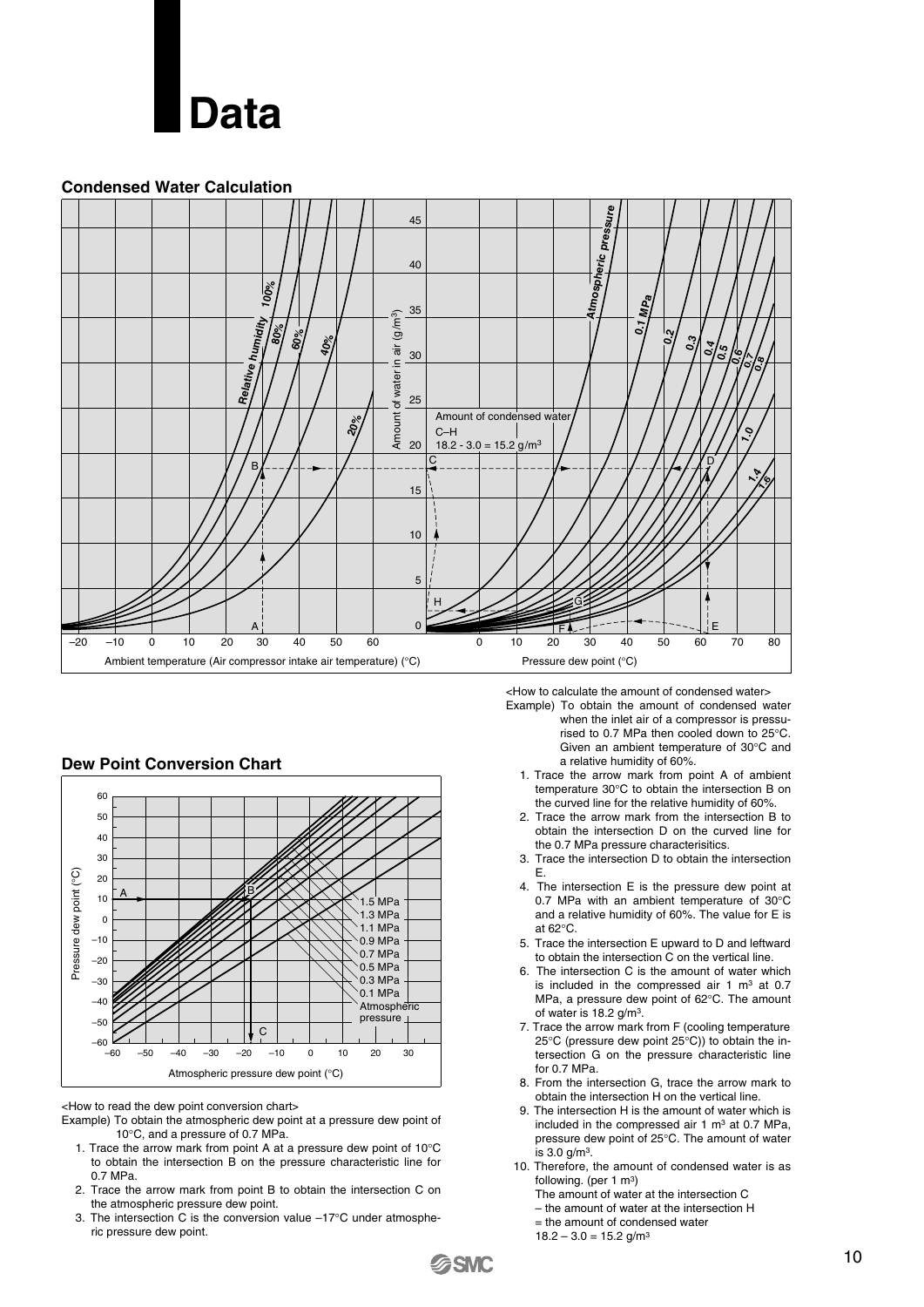# **Series** *IDFA***□***E* **Safety Instructions**

These safety instructions are intended to prevent a hazardous situation and/or equipment damage. These instructions indicate the level of potential hazard by labels of **"Caution", "Warning"** or **"Danger"**. To ensure safety, be sure to observe ISO 4414 Note 1), JIS B 8370 Note 2) and other safety practices.

#### **Explanation of the Labels**

| Labels           | Explanation of the labels                                                            |  |  |  |  |
|------------------|--------------------------------------------------------------------------------------|--|--|--|--|
| <b>∆ Danger</b>  | In extreme conditions, there is a possible result of serious injury or loss of life. |  |  |  |  |
| <b>∆ Warning</b> | Operator error could result in serious injury or loss of life.                       |  |  |  |  |
| <b>∆ Caution</b> | Operator error could result in injury Note 3) or equipment damage. Note 4)           |  |  |  |  |

Note 1) ISO 4414: Pneumatic fluid power – General rules relating to systems

Note 2) JIS B 8370: General Rules for Pneumatic Equipment

Note 3) Injury indicates light wounds, burns and electrical shocks that do not require hospitalisation or hospital visits for long-term medical treatment.

Note 4) Equipment damage refers to extensive damage to the equipment and surrounding devices.

#### ■ Selection/Handling/Applications

**1. The compatibility of the pneumatic equipment is the responsibility of the person who designs the pneumatic system or decides its specifications.**

Since the products specified here are used in various operating conditions, their compatibility for the specific pneumatic system must be based on specifications or post analysis and/or tests to meet the specific requirements. The expected performance and safety assurance are the responsibility of the person who has determined the compatibility of the system. This person should continuously review the suitability of all items specified, referring to the latest catalogue information with a view to giving due consideration to any possibility of equipment failure when configuring a system.

- **2. Only trained personnel should operate pneumatically operated machinery and equipment.** Compressed air can be dangerous if handled incorrectly. Assembly, handling or repair of the systems using pneumatic equipment should be performed by trained and experienced operators. (Understanding JIS B 8370 General Rules for Pneumatic Equipment, and other safety rules are included.)
- **3. Do not service machinery/equipment or attempt to remove components until safety is confirmed.**
	- 1. Inspection and maintenance of machinery/equipment should only be performed once measures to prevent falling or runaway of the driven objects have been confirmed.
	- 2. When equipment is removed, confirm the safety process as mentioned above. Turn off the supply pressure for this equipment and exhaust all residual compressed air in the system, and release all the energy (liquid pressure, spring, condenser, gravity). 3. Before machinery/equipment is restarted, take measures to prevent quick extension of a cylinder piston rod, etc.
- **4. Contact SMC if the product will be used in any of the following conditions:**
	- 1. Conditions and environments beyond the given specifications, or if product is used outdoors.
	- 2. Installation on equipment in conjunction with atomic energy, railway, air navigation, vehicles, medical equipment, food and beverages, recreation equipment, emergency stop circuits, clutch and brake circuits in press applications, or safety equipment.
	- 3. An application which has the possibility of having negative effects on people, property, requiring special safety analysis. 4. If the products are used in an interlock circuit, prepare a double interlock style circuit with a mechanical protection function for the prevention of a breakdown. And, examine the devices periodically if they function normally or not.

#### **Exemption from Liability**

- **1. SMC, its officers and employees shall be exempted from liability for any loss or damage arising out of earthquakes or fire, action by a third person, accidents, customer error with or without intention, product misuse, and any other damages caused by abnormal operating conditions.**
- **2. SMC, its officers and employees shall be exempted from liability for any direct or indirect loss or damage, including consequential loss or damage, loss of profits, or loss of chance, claims, demands, proceedings, costs, expenses, awards, judgments and any other liability whatsoever including legal costs and expenses, which may be suffered or incurred, whether in tort (including negligence), contract, breach of statutory duty, equity or otherwise.**
- **3. SMC is exempted from liability for any damages caused by operations not contained in the catalogues and/or instruction manuals, and operations outside of the specification range.**
- **4. SMC is exempted from liability for any loss or damage whatsoever caused by malfunctions of its products when combined with other devices or software.**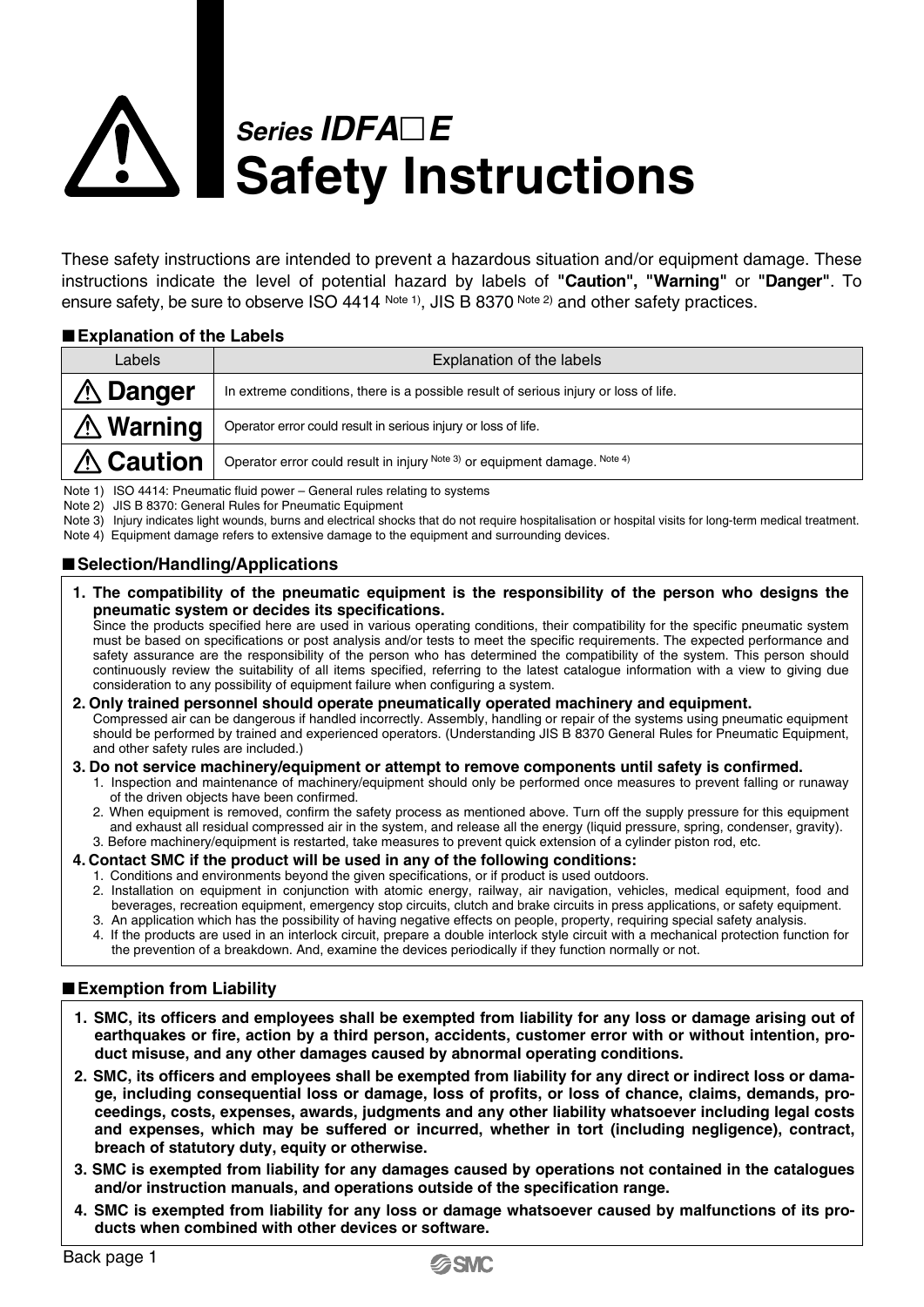

### **Series IDFAE Specific Product Precautions 1**

**Be sure to read this before handling. For Air Preparation Equipment Precautions, refer to "Precautions for Handling Pneumatic Devices" (M-03-E3A).**

#### **Installation**

### **Caution**

- Avoid locations, where the air dryer will be in direct contact with wind and rain. (Avoid locations where relative humidity is greater than 85%.)
- Avoid exposure to direct sunlight.
- Avoid locations that contain too much dust, corrosive gases, or flammable gases. Failure due to corrosion is not covered under warranty. However, when the risk of corrosion is high, select Option C (copper tubing with anti-corrosive treatment).
- Avoid locations with poor ventilation and high temperature.
- Allow ample space around the air dryer.
- Avoid locations where a dryer could draw in high temperature air that is discharged from an air compressor or another dryer.
- Avoid locations subjected to vibration.
- Avoid possible locations where the drain can freeze.
- Use the air dryer with an ambient temperature lower than 40°C.
- Avoid installation on machines for transporting, such as trucks, ships, etc.

#### **Drain Tube**

### **Caution**

- A polyurethane tube is attached as a drain tube for the IDFA3E to 37E. Use this tube to discharge drainage.
- Do not use the drain tube in an upward direction. Do not bend or crush the drain tube. (The auto drain will not be activated and water will try to escape via the air outlet.)

#### **Power Supply**

### **Caution**

#### **<230 VAC>**

- Connect the power supply to the terminal block.
- Install a suitable circuit breaker applicable for the specific model. • The voltage fluctuation should be maintained within ±10% of the rated voltage.

#### **Air Piping**

### **∆ Caution**

- Be careful to avoid an error in connecting the air piping at the compressed air inlet (IN) and outlet (OUT).
- Install by-pass piping since it is needed for maintenance.

Use the by-pass piping set on page 8 for when the maximum operating pressure is 1.0 MPa. If a higher pressure is to be applied. please contact your SMC sales representative.



#### **IDFA4E to 15E**

Compressed air inlet Compressed air outlet









• When tightening piping at the air inlet/outlet tube, the hexagonal parts of the port on the air dryer side or piping should be held firmly with a spanner or adjustable angle wrench.

- Variations in operating conditions may cause condensation to form at the surface of the outlet piping. Apply thermal insulation around the piping to prevent condensation from forming.
- Vibration resulting from the compressor should not be transmitted through air piping to the air dryer.
- Do not allow the weight of the piping to lie directly on the air dryer.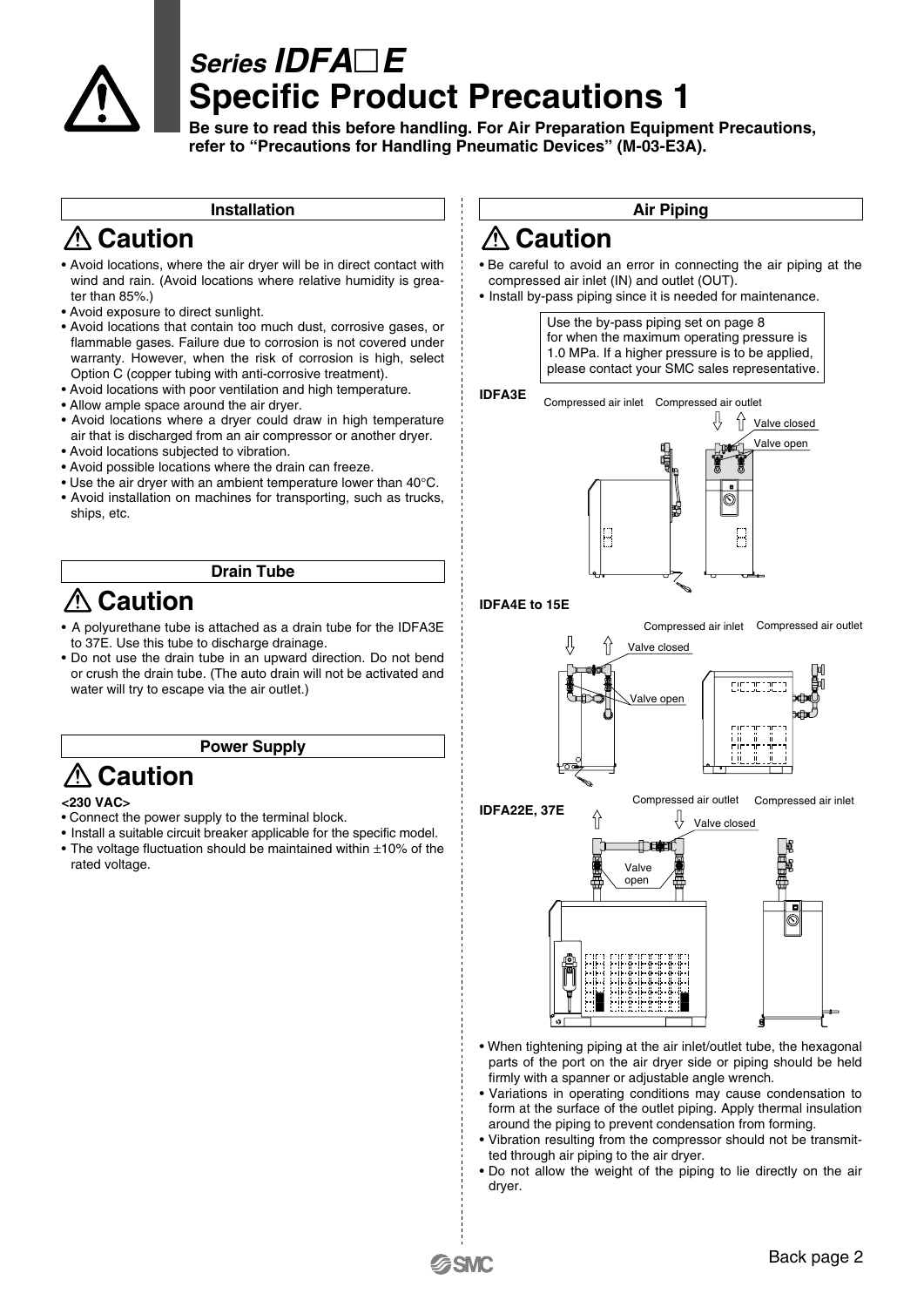

### **Series IDFAE Specific Product Precautions 2**

**Be sure to read this before handling. For Air Preparation Equipment Precautions, refer to "Precautions for Handling Pneumatic Devices" (M-03-E3A).**

#### **Protection Circuit**

### **Caution**

When the air dryer is operated under the following stated conditions, a protection circuit is activated, the light turns off and operation stops.

- When the compressed air temperature is too high.
- When the compressed air flow rate is too high.
- When the ambient temperature is too high. (40°C or higher)
- When the fluctuation of the power supply is beyond the rated voltage  $\pm 10\%$ .
- When the dryer is drawing in high temperature air that is discharged from an air compressor or other dryer.
- The ventilation port is obstructed by a wall or clogged with dust.

#### **Compressor Air Delivery**

### **Caution**

Use the air compressor with an air delivery of 100  $\ell$ /min or larger for the IDFA3E to 37E series.

Since the auto drain of the IDFA3E to 37E series is designed in such a way that the valve remains open unless the air pressure rises to 0.15 MPa or higher, air will blow out from the drain discharge port when the air compressor starts up until the pressure increases. Therefore, if the air compressor has a small air delivery, the pressure may not be sufficient.

#### **Auto Drain**

### **Caution**

The auto drain may not function properly, depending on the quality of the compressed air. Check the operation once a day.

#### **Cleaning of Ventilation Area**

### **Caution**

Remove dust from the ventilation area once a month using a vacuum cleaner or an air blow nozzle.

#### **Time Delay for Restarting**

### **Caution**

Allow at least three minutes before restarting the dryer. If the air dryer is restarted within three minutes after being stopped, the protection circuit will be activated, operating light turns off and the dryer will not be activated.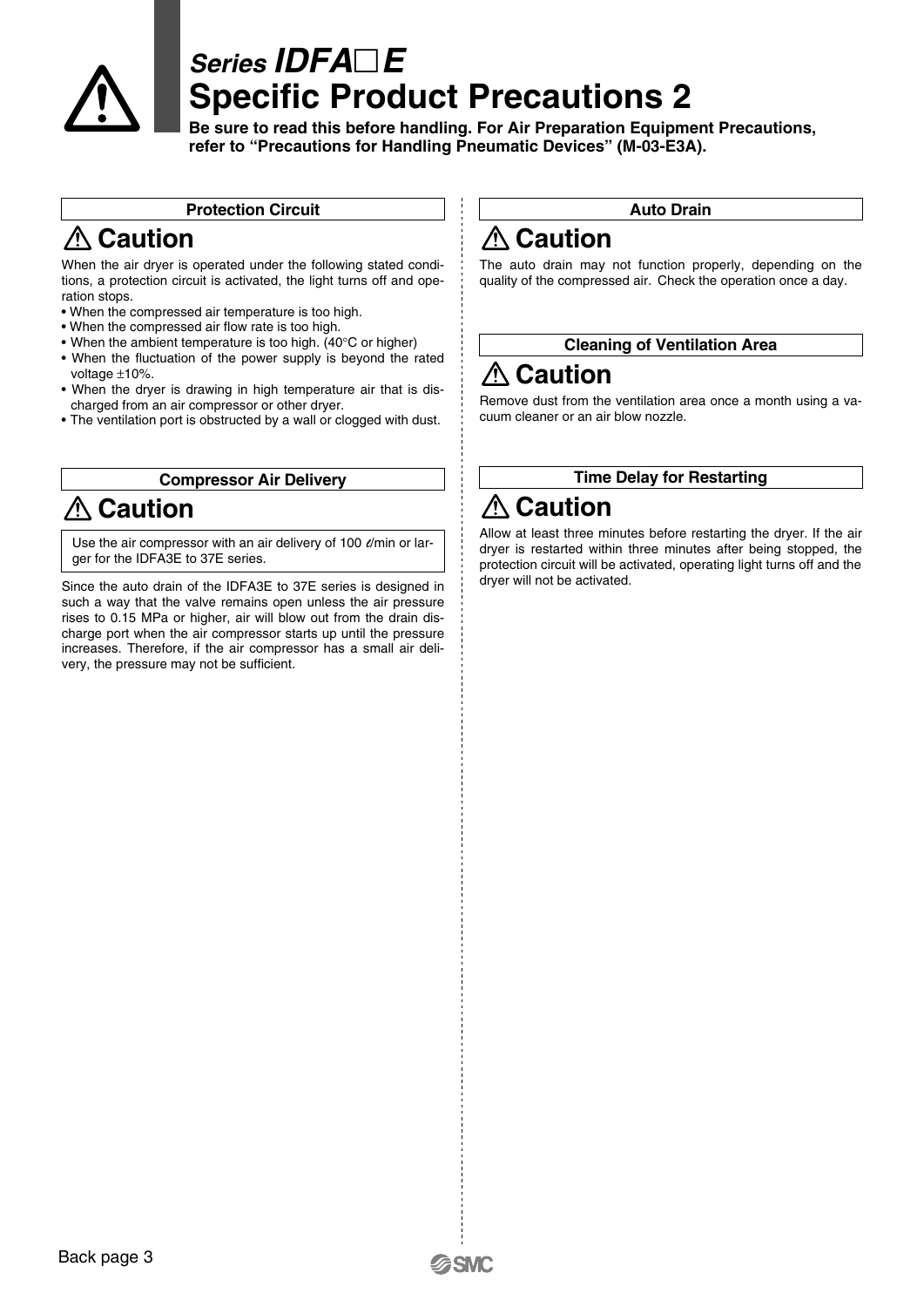## **SMC Air Preparation Equipment**







**AFF** 3 (95% filtered particle size) 300 to 12000 1/8 to 2'

| ain line filter: Series AFF             |                                 |               | Separation                                           | <b>Mist separator: Series AM</b> |                                        |            |
|-----------------------------------------|---------------------------------|---------------|------------------------------------------------------|----------------------------------|----------------------------------------|------------|
| 医型<br><b>The State</b>                  |                                 |               | iltration<br><b>of oil mists</b><br><b>The State</b> |                                  |                                        |            |
| <b>ominal filtration</b><br>degree (um) | Rated flow<br>$\ell$ /min (ANR) | Port size     | <b>Series</b>                                        | Nominal filtration degree (μm)   | <b>Rated flow</b><br>$\ell$ /min (ANR) | Port size  |
| filtered particle size)                 | 300 to 12000                    | $1/8$ to $2'$ | AM                                                   | 0.3 (95% filtered particle size) | 300 to 12000                           | $1/8$ to 2 |
|                                         |                                 |               |                                                      |                                  |                                        |            |





∗ Please contact SMC for details.